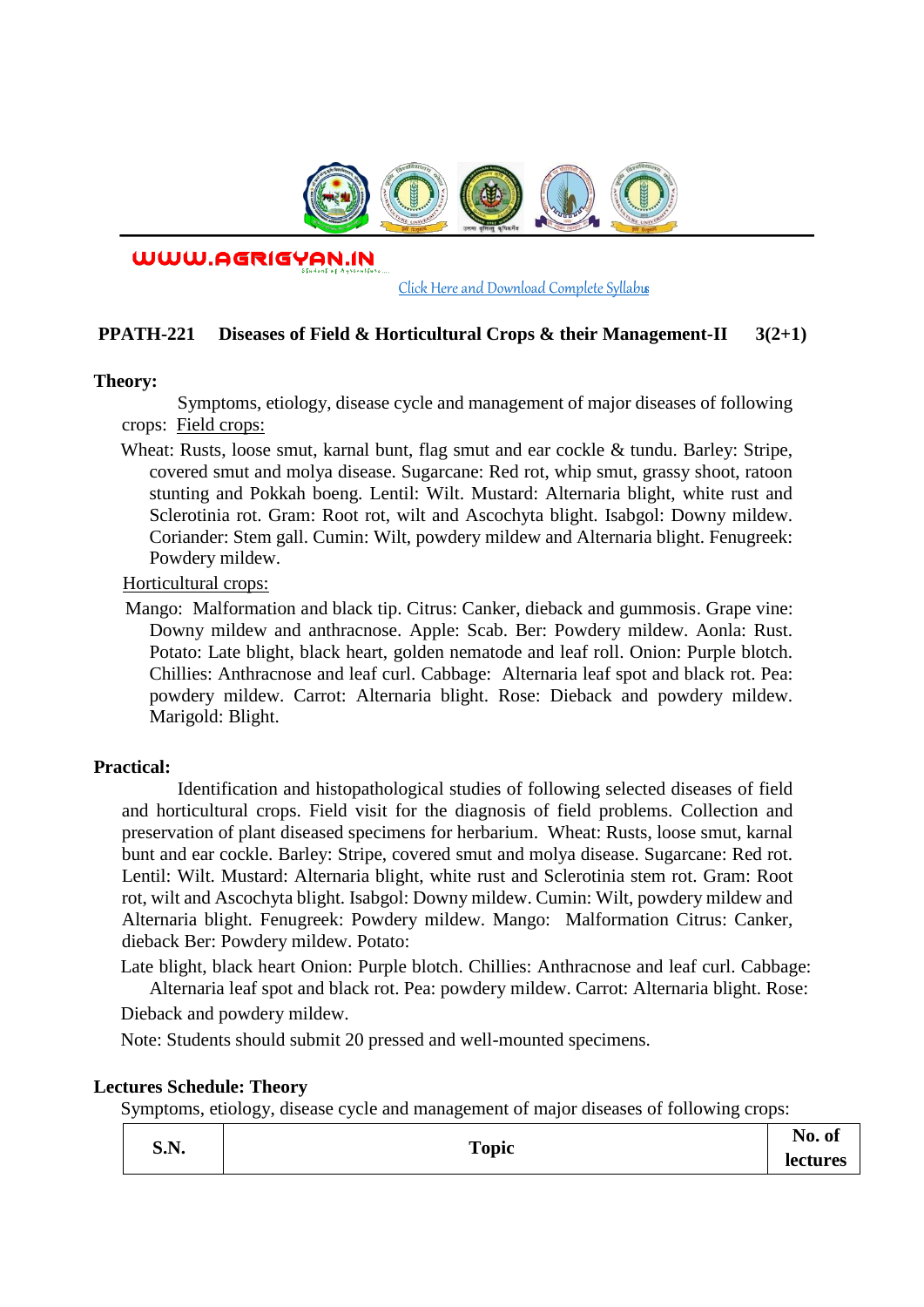| 1.  | <b>Wheat: Rusts</b>                                                     | $\overline{2}$ |
|-----|-------------------------------------------------------------------------|----------------|
| 2.  | Wheat: loose smut, karnal bunt, flag smut and ear cockle & tundu.       | $\overline{2}$ |
| 3.  | Barley: Stripe, covered smut and molya disease.                         | $\overline{2}$ |
| 4.  | Sugarcane: Red rot, whip smut, grassy shoot, ratoon stunting and Pokk a | 3              |
|     | boeng.                                                                  |                |
| 5.  | Lentil: Wilt                                                            | $\mathbf{1}$   |
| 6.  | Mustard: Alternaria blight, white rust and Sclerotinia rot.             | $\overline{2}$ |
| 7.  | Gram: Root rot, wilt and Ascochyta blight.                              | $\overline{2}$ |
| 8.  | Isabgol: Downy mildew, Coriander: Stem gall.                            | $\mathbf{1}$   |
| 9.  | Cumin: Wilt, powdery mildew and Alternaria blight, Fenugree             | $\overline{2}$ |
|     | Powdery mildew                                                          |                |
| 10. | Mango: Malformation and black tip.                                      | $\mathbf{1}$   |
| 11. | Citrus: Canker, dieback and gummosis                                    | $\mathbf{1}$   |
| 12. | Grape vine: Downy mildew and anthracnose                                | 1              |
| 13. | Apple: Scab                                                             | 1              |
| 14. | Ber: Powdery mildew.                                                    | $\mathbf{1}$   |
| 15. | Aonla: Rust.                                                            | 1              |
| 16. | Potato: Late blight, black heart, golden nematode and leaf roll.        | $\overline{2}$ |
| 17. | Onion: Purple blotch.                                                   | 1              |
| 18. | Chillies: Anthracnose and leaf curl                                     | 1              |
| 19. | Cabbage: Alternaria leaf spot and black rot                             | $\overline{2}$ |
| 20. | Pea: powdery mildew                                                     | 1              |
| 21. | Carrot: Alternaria blight.                                              | $\mathbf{1}$   |
| 22. | Rose: Dieback and powdery mildew. Marigold: Blight                      | $\mathbf{1}$   |

# **Lecture Schedule: Practical**

Identification and histopathological studies of following selected diseases of field and horticultural crops. Field visit for the diagnosis of field problems. Collection and preservation of plant diseased specimens for herbarium.

| S.N. | <b>Topic</b>                                                                   | No. of<br><b>lectures</b> |
|------|--------------------------------------------------------------------------------|---------------------------|
| 1.   | Wheat: Rusts, loose smut, karnal bunt and ear cockle.                          |                           |
| 2.   | Barley: Stripe, covered smut and molya disease.                                |                           |
| 3.   | Sugarcane: Red rot.                                                            |                           |
| 4.   | Field visit to diagnose the diseases and collect of disease specimen           |                           |
| 5.   | Lentil: Wilt. Mustard: Alternaria blight, white rust and Sclerotinia stem rot. |                           |
| 6.   | Gram: Root rot, wilt and Ascochyta blight.                                     |                           |
| 7.   | Isabgol: Downy mildew. Cumin: Wilt, powdery mildew and Alternaria              |                           |
|      | blight.                                                                        |                           |
| 8.   | Field visit to diagnose the diseases and collect of disease specimen           |                           |
| 9.   | Fenugreek: Powdery mildew.                                                     |                           |